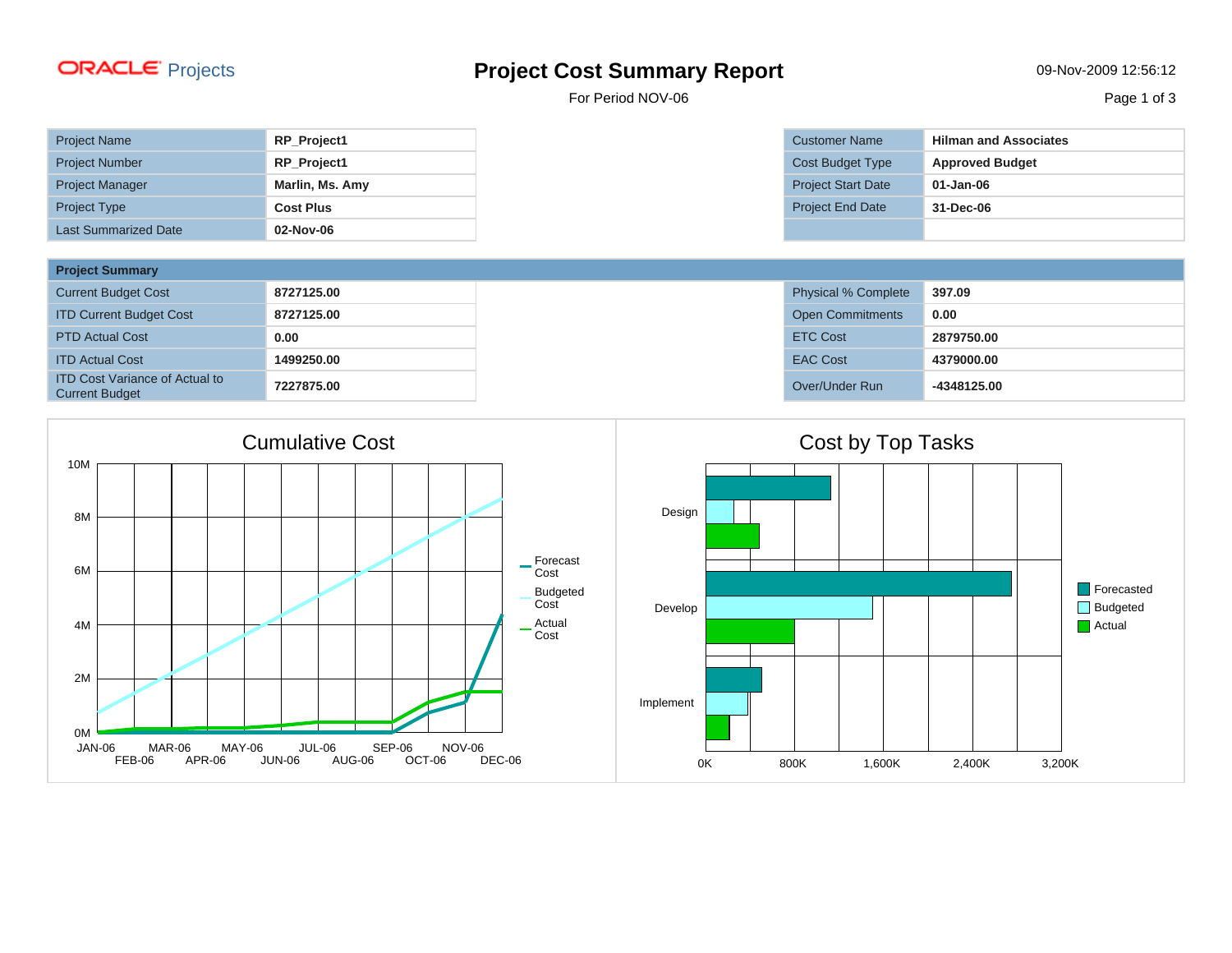

## Projects **Project Cost Summary Report** 09-Nov-2009 12:56:12

For Period NOV-06 Page 2 of 3

|                                 | <b>Task Name (Number)</b>       | <b>Budget</b>                                     |                                                  | <b>Actual</b>                |                 |                 | <b>Commitments</b>                 |                                      | <b>Forecast</b> |             |            |            |                                 |
|---------------------------------|---------------------------------|---------------------------------------------------|--------------------------------------------------|------------------------------|-----------------|-----------------|------------------------------------|--------------------------------------|-----------------|-------------|------------|------------|---------------------------------|
| <b>Outline</b><br><b>Number</b> |                                 | <b>Cost at</b><br><b>Completion</b><br>(Original) | <b>Cost at</b><br><b>Completion</b><br>(Current) | <b>ITD Cost</b><br>(Current) | <b>PTD Cost</b> | <b>ITD Cost</b> | <b>ITD Cost</b><br><b>Variance</b> | <b>Physical %</b><br><b>Complete</b> | <b>Total</b>    | <b>Open</b> | <b>ETC</b> | <b>EAC</b> | <b>Over/Under</b><br><b>Run</b> |
|                                 | Design $(1.0)$                  | 200200.00                                         | 250250.00                                        | 250250.00                    | 0.00            | 485000.00       | 234750.00 0.00                     |                                      | 0.00            | 0.00        | 640750.00  | 1125750.0  | 875500.00                       |
| 2                               | Develop(2.0)                    | 1001000.00                                        | 1501500.00                                       | 1501500.00                   | 0.00            | 800750.00       | $-700750.0$                        | 2308.00                              | 0.00            | 0.00        | 1952000.0  | 2752750.0  | 1251250.00                      |
| 3                               | Implement(3.0)                  | 250250.00                                         | 375375.00                                        | 375375.00                    | 0.00            | 213500.00       | -161875.0                          |                                      | 0.00            | 0.00        | 287000.00  | 500500.00  | 125125.00                       |
|                                 |                                 |                                                   |                                                  |                              |                 |                 |                                    |                                      |                 |             |            |            |                                 |
|                                 | <b>Project Total 6951450.00</b> |                                                   | 8727125.00                                       | 8727125.00                   | 0.00            | 1499250.0       | -7227875.<br>00                    | 397.09                               | 0.00            | 0.00        | 2879750.0  | 4379000.0  | -4348125                        |

Amounts are displayed in units for calendar: **GL Calendar** and in **Project Currency: USD**.